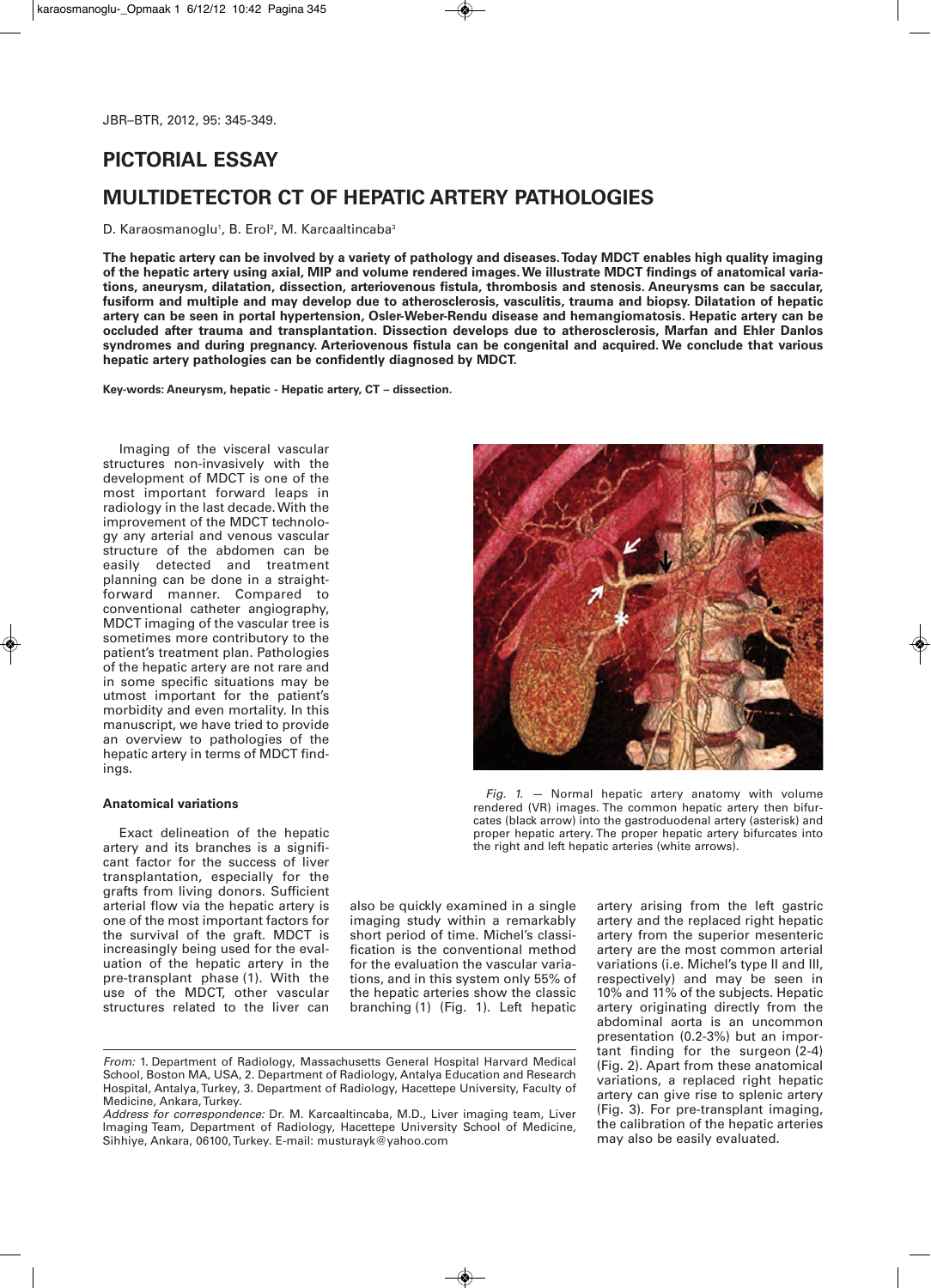

*Fig. 2. —* A. Common anatomical variants of the hepatic artery. Coronal MIP images of the right hepatic artery (arrow) originating from superior mesenteric artery. B. Coronal MIP images show the left hepatic artery (arrow) originating from the left gastric artery (arrowhead). C. Axial CT images showing the hepatic artery (arrow) originating directly from abdominal aorta (arrowhead).



*Fig. 4. —* Diffuse aneurysmal dilatations of the common (white arrows) and proper (black arrows) hepatic arteries.

*Fig. 3. —* VR image shows a replaced right hepatic artery (arrows) from superior mesenteric artery supplying splenic artery.

# **Aneurysm of the hepatic artery**

Hepatic artery is the fourth most frequent site of peripheral arterial aneurysms after aorta, iliac artery and splenic artery (5). Among the underlying predisposing factors atherosclerosis, trauma, inflammation and iatrogenic factors may be counted (6). With the increased use of cross-sectional imaging and diagnostic and therapeutic interventions of the liver increased the incidence of the detection of this abnormality (7). Almost 75-80% of the hepatic artery aneurysms are extrahepatically located at different locations on the course of the artery and they are generally solitary (8) (Fig. 4). Atherosclerotic aneurysms are typically extrahepatic, while intrahepatic aneurysms and pseudoaneurysms are generally related to trauma and biopsy. The aneurysms of the hepatic artery may vary in size and may have a diameter of 14 cm, with a median diameter of 3.6 cm (9) (Fig. 5). The reported indications for treatment of common hepatic artery aneurysms are: symptomatic aneurysms, aneurysms larger than 2 cm, non-atherosclerotic aneurysms and multiple aneurysms (9). Surgery and endovascular intervention are the main treatment modalities. Intrahepatic hepatic artery aneurysms are generally secondary to surgical or percutaneous interventions and the appropriate treatment of this aneurysm must be tailored on individual basis (Fig. 6).

Vasculitis is among the causes of the aneurysms of the hepatic artery. The aneurysms may be seen as diffuse multiple or solitary. Several infectious and inflammatory vasculites including polyarteritis nodosa and systemic lupus erythematosus may cause visceral arterial aneurysms including the hepatic artery (10) (Fig. 7).

## **Dilatation of the hepatic artery**

Dilatation of the hepatic artery may be secondary to several different disorders; however portal hypertension and cirrhosis are the most common causes. Dilatation and spiraling of the hepatic artery (corkscrew appearance) is the classic finding of portal hypertension (Fig. 8).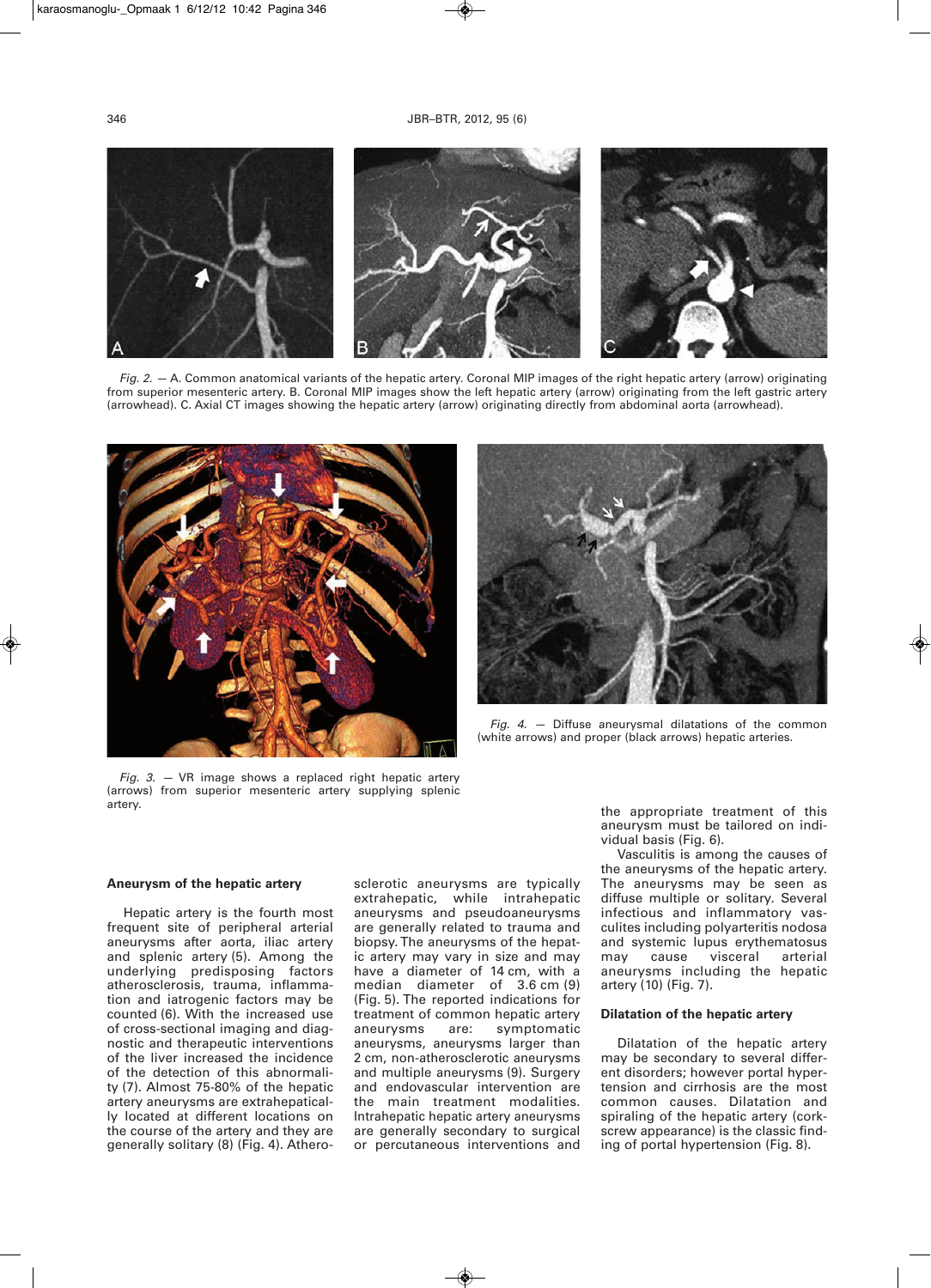

*Fig. 5. —* Giant aneurysm of the hepatic artery (arrows) in a 69 year-old patient with a history of hypertension. Patient had no history of trauma or surgery. The calcified plaques at the wall identifies the origin of the pathology as atherosclerotic.





*Fig. 6. —* Aneurysmal dilatation (arrow) of the segment 8 branch of the hepatic artery. The patient underwent non-focal liver biopsy six weeks before the procedure, most likely iatrogenic. The patient was completely asymptomatic, CT was done for an unrelated reason.



*Fig. 7.* — 23-year-old patient with a history of treatment resistant systemic lupus erythematosus. Multiple stenoses (black arrows) and aneurysmal dilatations (white arrows) of the intraparenchymal branches of the hepatic artery are shown.

Osler-Weber-Rendu disease is another rare cause of dilatation of the hepatic artery (Fig. 9). The dilatation of the artery may be extra or<br>intrahepatic and sometimes intrahepatic both (11). Multiple telengiectasias in

*Fig. 8.* — Prominent increase in caliber of the hepatic arteries (arrowheads) with spiraling (corkscrew appearance, arrows) in a patient with severe portal hypertension due to chronic portal vein thrombosis. Also note early bifurcation of hepatic artery as an anatomic variation.



*Fig. 9.* — Diffuse dilatation of the common hepatic artery (arrows) in a 26-year-old female patient with a history of Osler-Weber-Rendu syndrome. Note the absence of corkscrew appearance of the artery in contrast to patients with portal hypertension.

the liver parenchyma is another interesting finding in this uncommon abnormality.

Diffuse hepatic hemangiomatosis is rare and usually detected in newborns with associated abdominal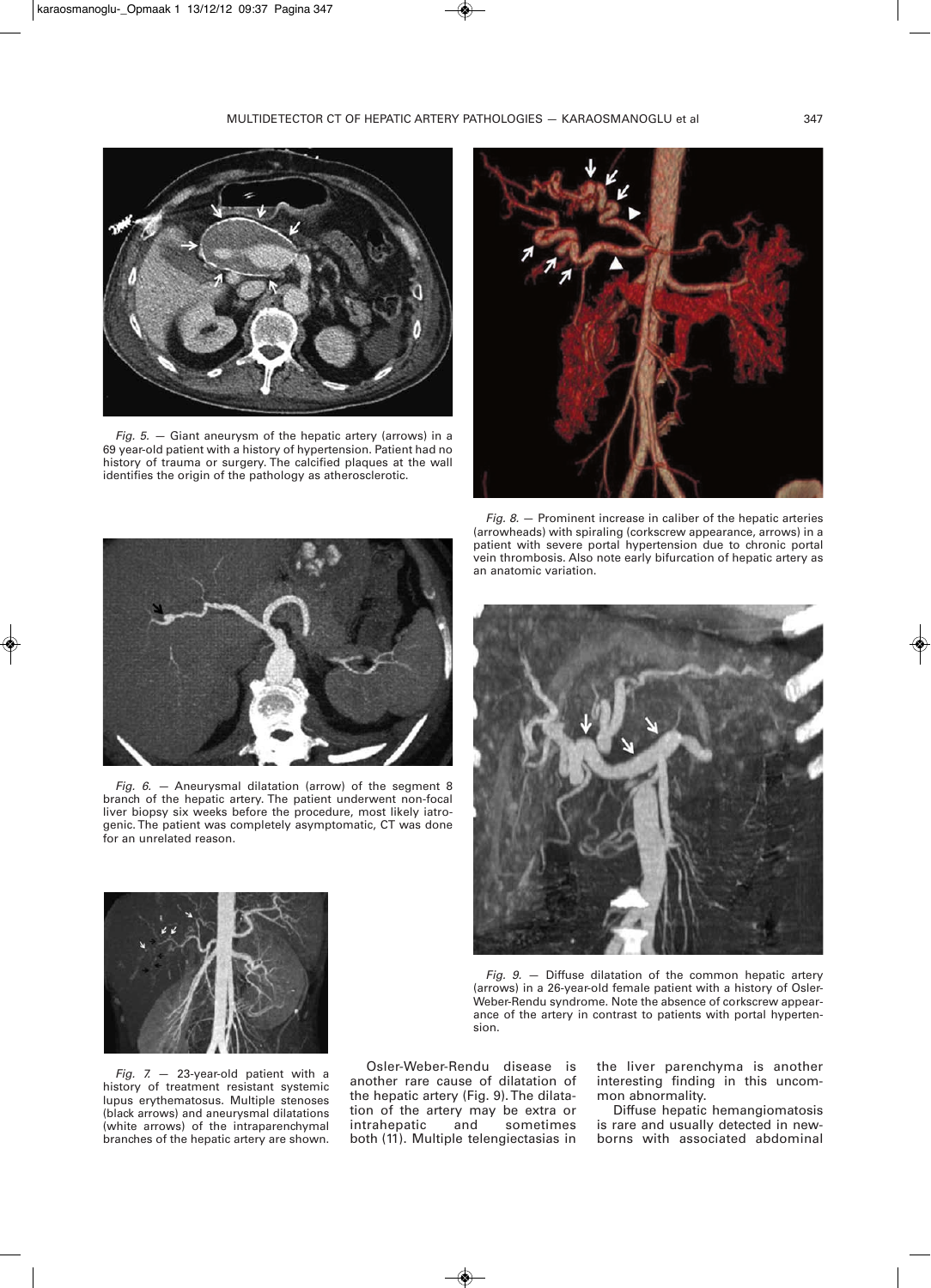

*Fig. 10.* — Coronal MIP (A) and VR images (B) show dilated hepatic artery (arrowhead) and multiple hemangiomas (arrows) in a patient with hemangiomatosis.



*Fig. 12.* — Complete absence of contrast enhancement in the hepatic artery at the hepatic hilum (arrow) consistent with short segment thrombosis in a patient with hepatic transplant (performed 2 days before imaging). VR image shows collateral filling of left hepatic artery (arrowhead) (A). Prior color Doppler US was unable to demonstrate the arterial signal at the hilum in another patient. Coronal MIP image shows the exact location of the stenosis (black arrow) (B). Catheter angiography confirmed the diagnosis.



*Fig. 13.* — Axial CT (A) and coronal MIP images (B) show aortic dissection extending from celiac artery (arrows) to hepatic artery and of their branches (arrows).

distension and sometimes with congestive heart failure. It is generally associated with skin involvement and isolated forms are rare (1). Hepatic artery can be dilated in a patient with associated hepatic hemangiomatosis (Fig. 10). The underlying etiology for hepatic

artery dilatation is most likely the increased arterial circulation of the liver.

## **Arterioportal fistula**

Arterioportal fistula (APF) is a rare cause of portal hypertension. The



*Fig. 11.* — Arterial phase coronal MIP image shows enhancing and dilated portal vein (black arrows), dilatation of the hepatic artery (white arrows) and with multiple ectatic vascular structures (asterisk) in between these two vessels consistent with arterioportal shunt.

clinical findings are highly variable ranging from asymptomatic cases to severe findings of portal hypertension, eventually resulting in death. APF may be congenital, post-traumatic and iatrogenic (12). When the rare congenital cases are set aside, most of the patients are traumatic or iatrogenic. Clinical diagnosis is mainly done with imaging. Color Doppler US, CT and MRI may all be used in the diagnosis. Catheter angiography may also be used for detection and treatment. On arterial phase images, enhancement and dilatation of the portal vein and multiple ectatic vascular structures are the main findings (Fig. 11). Increased blood flow to the portal system is most likely the cause of the hyperkinetic portal hypertension (12). Endovascular treatment is the main treatment modality for these patients with highly successful results.

# **Hepatic artery thrombosis or stenosis**

The rate of hepatic artery complications after liver transplant ranges between 5-20% are among the most problematic problems in the early phase of the post-transplant period (13, 14). The hepatic artery thrombosis or stenosis are the predominant disorders affecting the hepatic artery in the posttransplant period. Hepatic artery thrombosis is a potentially complicating pathology that may end up with liver failure (75-88%) and death may ensue in 57% of these patients (15).

The hepatic artery is very significant for the liver parenchyma and bile duct system, particularly in the early post-operative period. Early detection of this abnormality is of